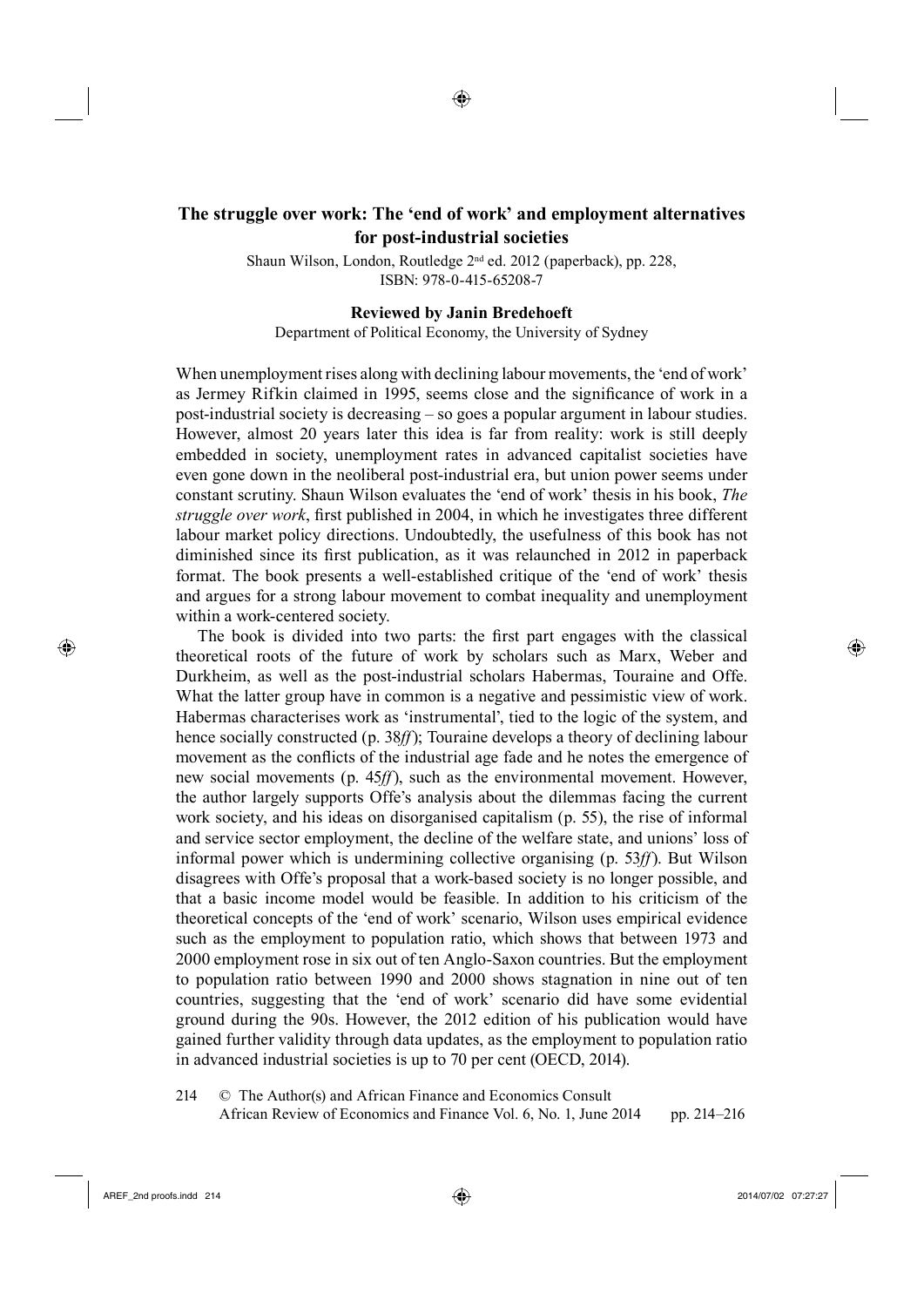Book review

The second and major part of the book investigates three labour policy models in depth: the US workfare model, the basic income model, as well as a full employment model through union movement power. Wilson conceptualises these policy ideas as alternatives to the 'end of work' scenario, taking into account that employment levels are rising and the importance of work for society is everything but diminishing. The US model is described as a 'major experiment in returning work to the centre of society' (p. 65), because it supports people in work rather than the unemployed. The quantitative evidence of structural employment data, such as decreasing unemployment rates and increasing working hours, is dismissive of the 'end of work' scenario. Wilson engages with the processes of so-called labourmarket deregulation and the structural problems of the US employment model, concluding that the model is unique and has not been established elsewhere (p. 99). The next chapter investigates the basic income model. Wilson returns to the postindustrial thinkers, arguing that proposed changes to the labour market have been overestimated. He again disproves the 'end of work' scenario in a convincing way using numeric evidence, introducing feminist ideas into the discussion and providing evidence from survey results, to show the continuous importance of work in peoples' lives, even if such a basic income model were to be introduced. However, the link between the 'end of work' scenario and the basic income model could have been explored further. He argues that 'most supporters of basic income hold pessimistic views about the future of work' (p. 121) but this might have more to do with the organisation of work, than work itself. However, the recent case of wide support for a referendum about the introduction of a 'basic income' in Switzerland, which has an unemployment rate of four per cent (OECD, 2014), shows that tackling inequality rather than opposing work in general, has much wider popular support.

The last chapter deals with Wilson's preferred scenario for solving the problems of work – a return to Keynesianism, with full employment policies and job equality (p. 123). After an investigation of the rise, the achievements and the decline of workers' unions in selected European and Anglo-Saxon countries, some recommendations for organisational changes are made. The evidence for declining union power is shown through membership and strike days data as well as policy alterations in the political environment of deregulating labour markets. Wilson recommends changes in organisational structures, tactics and strategies for unions, such as a return to grassroots organising to help return union power to full strength. These ideas might remind the readers of *AREF* of the 2011 article by Moses Mpuria Kindiki, who argued for minimum labour conditions through grassroots social movements in Kenya, and who indicated that labour movements are required globally.

296The book criticises the arguments of some great scholars of the post-industrial left's 'end of work' scenario, while offering three models through which to regulate work. Overall, the book combines great sociological theories with policy analysis; however at times it seems disparate and not consistently applied. I would have liked a return to the Marxist origins of work in the second policy part of the book. Furthermore,

◈

⊕

⊕